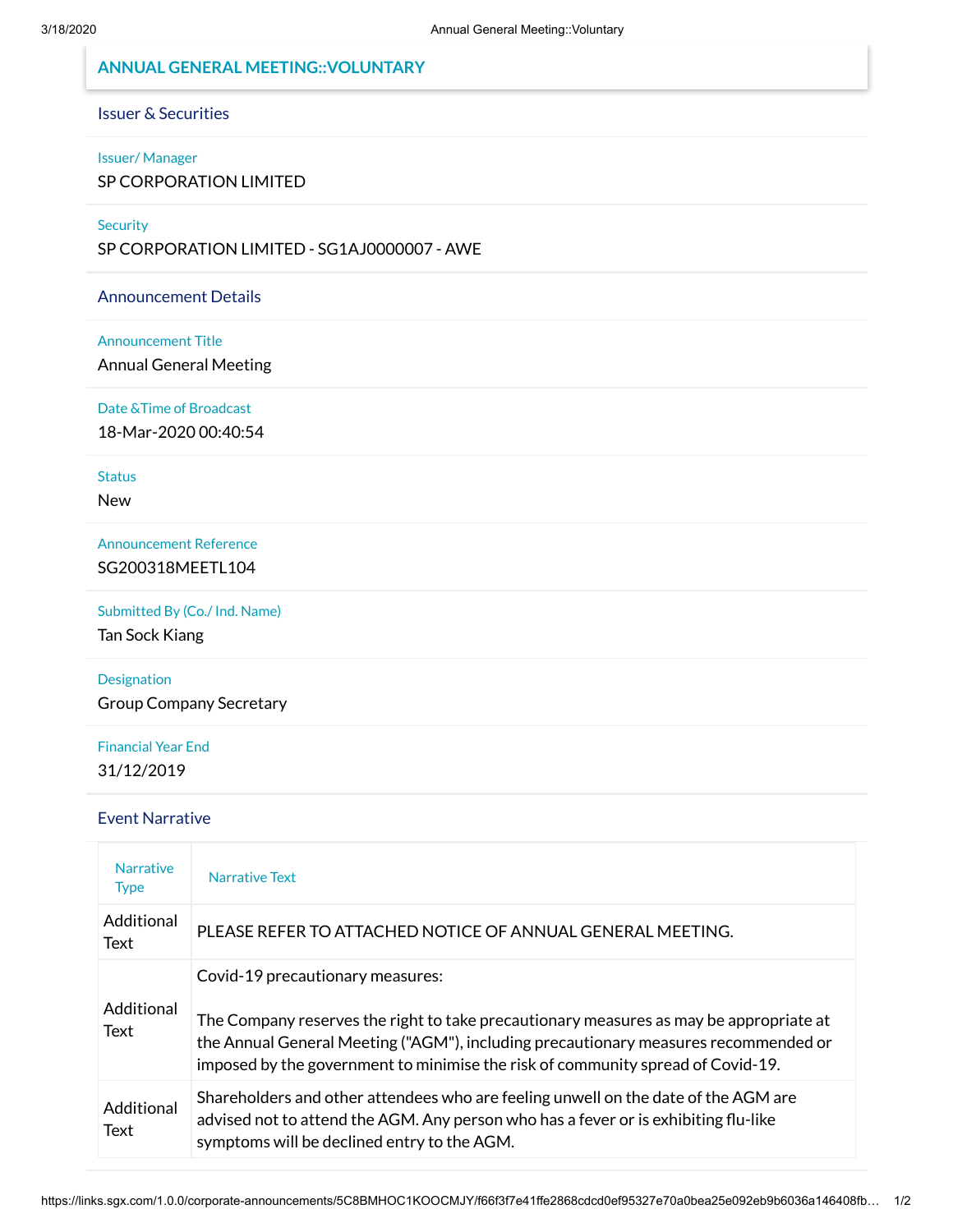| <b>Event Dates</b>            |                                    |  |
|-------------------------------|------------------------------------|--|
| <b>Meeting Date and Time</b>  |                                    |  |
| 16/04/2020 11:30:00           |                                    |  |
| <b>Response Deadline Date</b> |                                    |  |
| 13/04/2020 11:30:00           |                                    |  |
| Event Venue(s)                |                                    |  |
| Place                         |                                    |  |
| Venue(s)                      | Venue details                      |  |
|                               | MND FUNCTION ROOM                  |  |
| <b>Meeting Venue</b>          | ANNEXE A, MND COMPLEX              |  |
|                               | 9 MAXWELL ROAD<br>SINGAPORE 069112 |  |

# Attachments

[SPCorp\\_AGMNotice\\_18Mar2020.pdf](https://links.sgx.com/1.0.0/corporate-announcements/5C8BMHOC1KOOCMJY/SPCorp_AGMNotice_18Mar2020.pdf)

[SPCorp\\_ProxyForm.pdf](https://links.sgx.com/1.0.0/corporate-announcements/5C8BMHOC1KOOCMJY/SPCorp_ProxyForm.pdf)

[SPCorp\\_RequestForm.pdf](https://links.sgx.com/1.0.0/corporate-announcements/5C8BMHOC1KOOCMJY/SPCorp_RequestForm.pdf)

Total size =167K MB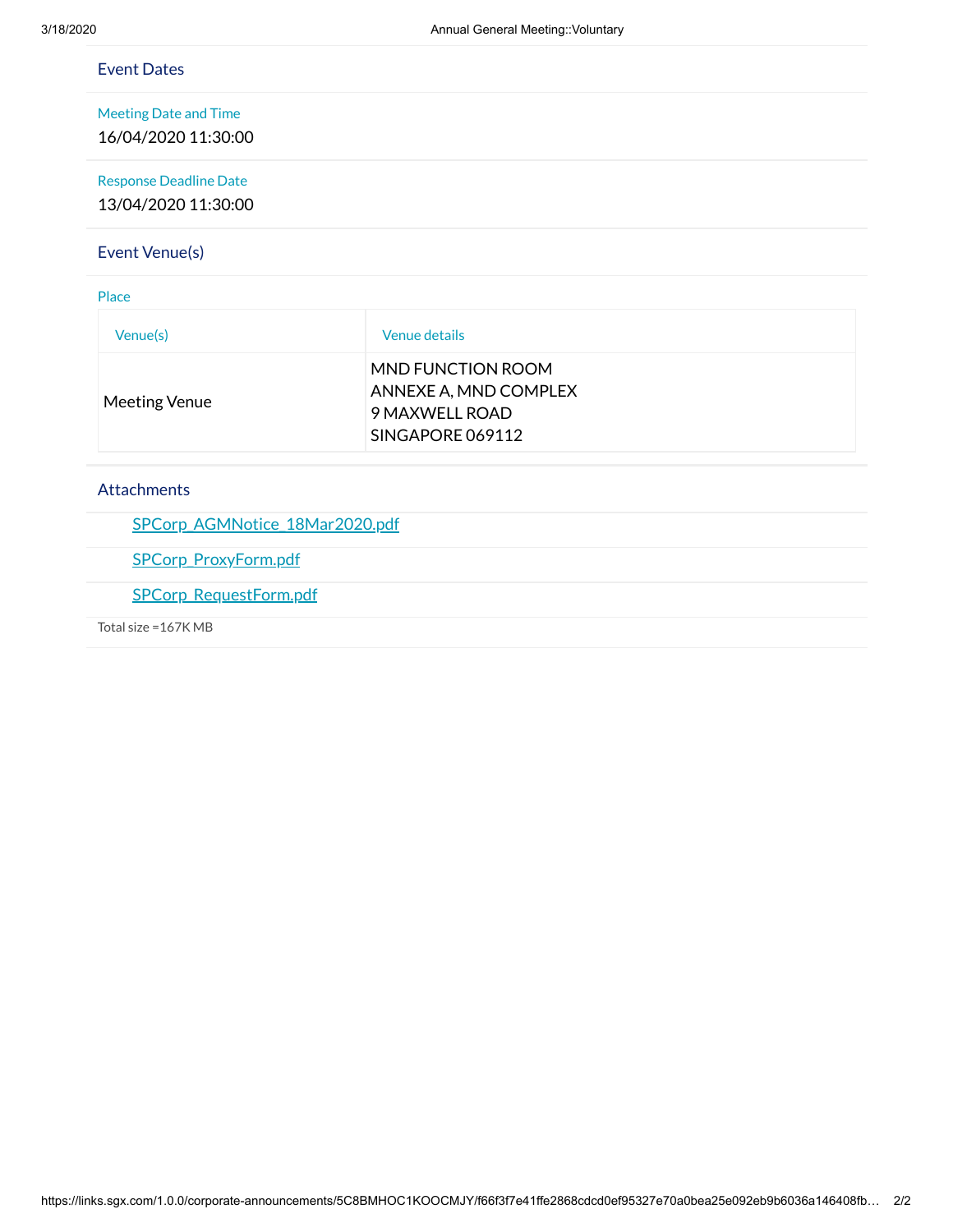

# **SP CORPORATION LIMITED**

(Registration No.: 195200115K) (Incorporated in Singapore)

# **NOTICE OF ANNUAL GENERAL MEETING**

NOTICE IS HEREBY GIVEN that the 67th Annual General Meeting of SP Corporation Limited (the "**Company**") will be held at MND Function Room, Annexe A, 9 Maxwell Road, MND Complex, Singapore 069112 on Thursday, 16 April 2020 at 11.30 a.m. to transact the following business:

#### **ORDINARY BUSINESS:**

- 1. To receive and adopt the Directors' Statement and the Audited Financial Statements for the financial year ended
- 31 December ("**FY**") 2019 and the Independent Auditor's Report thereon.
- 2. To approve the payment of \$214,010 as Directors' fees for FY2019 (FY2018: \$193,719). **Ordinary Resolution 2** 3. To re-elect the following Directors, each of whom retires by rotation pursuant to Article 105 of the Constitution of the Company and who, being eligible, offer themselves for re-election:
	-
	- (b) Mr Cheng Hong Kok
- 4. To re-appoint Deloitte & Touche LLP as Auditors of the Company and to authorise the Directors of the Company to fix their remuneration.
- 5. To transact any other ordinary business that may properly be transacted at the Annual General Meeting of the Company. **SPECIAL BUSINESS:**

To consider and if thought fit, to pass with or without modifications, the following resolutions, which will be proposed as Ordinary Resolutions:

6. **Authority to allot and issue shares up to ten per centum (10%) of the issued shares Ordinary Resolution 6**

"That pursuant to Section 161 of the Companies Act, Cap. 50 (the "**Companies Act**"), the Directors be empowered to allot and issue shares in the capital of the Company at any time and upon such terms and conditions and for such purposes as the Directors may, in their absolute discretion, deem fit provided that the aggregate number of shares to be allotted and issued pursuant to this Resolution shall not exceed ten per centum (10%) of the issued shares in the capital of the Company at the time of the passing of this Resolution and that such authority shall, unless revoked or varied by the Company in general meeting, continue in force until the conclusion of the Company's next Annual General Meeting or the date by which the next Annual General Meeting of the Company is required by law to be held, whichever is earlier.

# 7. **Renewal of the Shareholders' Mandate for Interested Person Transactions Ordinary Resolution 7**

"That:–

- a. approval be and is hereby given, for the purposes of Chapter 9 of the Listing Manual ("**Chapter 9**") of the Singapore Exchange Securities Trading Limited, for the Company, its subsidiaries and associated companies that are considered to be "entities at risk" under Chapter 9, or any of them, to enter into any of the transactions falling within the types of Interested Person Transactions described in the Company's letter to shareholders dated 18 March 2020 ("**Letter**"), with any party who is of the Classes of Interested Persons described in the Letter, provided that such transactions are carried out in the ordinary course of business and on normal commercial terms, will not be prejudicial to the interests of the Company and its minority shareholders and are in accordance with the guidelines and review procedures for Interested Person Transactions as set out in the Letter ("**Shareholders' Mandate**");
- b. such Shareholders' Mandate shall, unless revoked or varied by the Company in general meeting, continue in force until the conclusion of the next Annual General Meeting of the Company; and
- c. the Directors of the Company be and are hereby authorised to complete and do all such acts and things (including executing all such documents as may be required) as they may consider expedient or necessary or in the interests of the Company to give effect to the Shareholders' Mandate and/or this Resolution."

## By Order of the Board

Tan Sock Kiang

Group Company Secretary

#### 18 March 2020

Singapore

# **Meeting Notes:**

- 1. (a) A member who is not a relevant intermediary is entitled to appoint not more than two proxies to attend, speak and vote at the Annual General<br>Meeting. Where such member's form of proxy appoints more than one proxy, t by each proxy shall be specified in the form of proxy.
	- , (b) A member who is a relevant intermediary is entitled to appoint more than two proxies to attend, speak and vote at the Annual General Meeting,<br>but each proxy must be appointed to exercise the rights attached to a diff form of proxy appoints more than two proxies, the number and class of shares in relation to which each proxy has been appointed shall be specified in the form of proxy.
	- "Relevant intermediary" has the meaning ascribed to it in Section 181 of the Companies Act.
- 2. A proxy need not be a member of the Company.
- 238697. An instrument appointing a proxy must be deposited at the registered office of the Company at 9 Oxley Rise, #03-02 The Oxley, Singapore 238697<br>.not less than 72 hours before the time appointed for holding the Annua

#### **EXPLANATORY NOTES ON BUSINESSES TO BE TRANSACTED:**

*Ordinary Resolution 1* – is to receive and adopt the Directors' Statement and the Audited Financial Statements for FY2019 and the Independent Auditor's Report thereon which can be found in the Company's 2019 Annual Report.

*Ordinary Resolution 2* – is to approve the payment of Directors' fees of \$214,010 for FY2019, for services rendered by the Directors on the Board<br>as well as on various Board Committees.

*Ordinary Resolution 3* — Mr Peter Sung will, upon re-election, continue to serve as the Chairman of the Board and Chairman of the Remuneration<br>Committee. He is considered a Non-Executive and Independent Director.

*Ordinary Resolution 4* – Mr Cheng Hong Kok will, upon re-election, continue to serve as the Chairman of the Audit and Risk Committee, Chairman of<br>the Nominating Committee and a member of the Remuneration Committee. He is

In relation to Ordinary Resolutions 3 and 4, detailed information on these Directors (including information as set out in Appendix 7.4.1 of the SGX-ST<br>Listing Manual) can be found on pages 4 and 42 in the Company's 2019 An

**Ordinary Resolution 5** – is to re-appoint Deloitte & Touche LLP as the Company's Auditors and to authorise the Directors to fix their remuneration. The Company has complied with Rule 713(1) of the Singapore Exchange Securities Trading Limited ("**SGX-ST**") Listing Manual by ensuring that the<br>audit partner is not in charge of more than 5 consecutive years of audits. The **Ordinary Resolution 6** – is to empower the Directors to issue shares in the capital of the Company up to an amount not exceeding in aggregate 10% of the issued shares in the capital of the issued, and the limit allowed u

**Ordinary Resolution 7** – is to renew effectively up to the conclusion of the next Annual General Meeting of the Company (unless earlier revoked or varied by the Company in general meeting) the Shareholders' Mandate to enable the Company, its subsidiaries and associated companies that<br>are considered "entities at risk" to enter, in the ordinary course of business, i Company's 2019 Annual Report.

## **Personal data privacy:**

By submitting an instrument appointing a proxy(ies) and/or representative(s) to attend, speak and vote at the Annual General Meeting and/or any<br>adjournment thereof, a member of the Company (i) consents to the collection, u disclosure by the Company (or its agents or service providers) of the personal data of such proxy(ies) and/or representative(s) for the Purposes, and<br>(iii) agrees that the member will indemnify the Company in respect of an

**Ordinary Resolution 1**

**Ordinary Resolution 3**<br>**Ordinary Resolution 4** 

**Ordinary Resolution 5**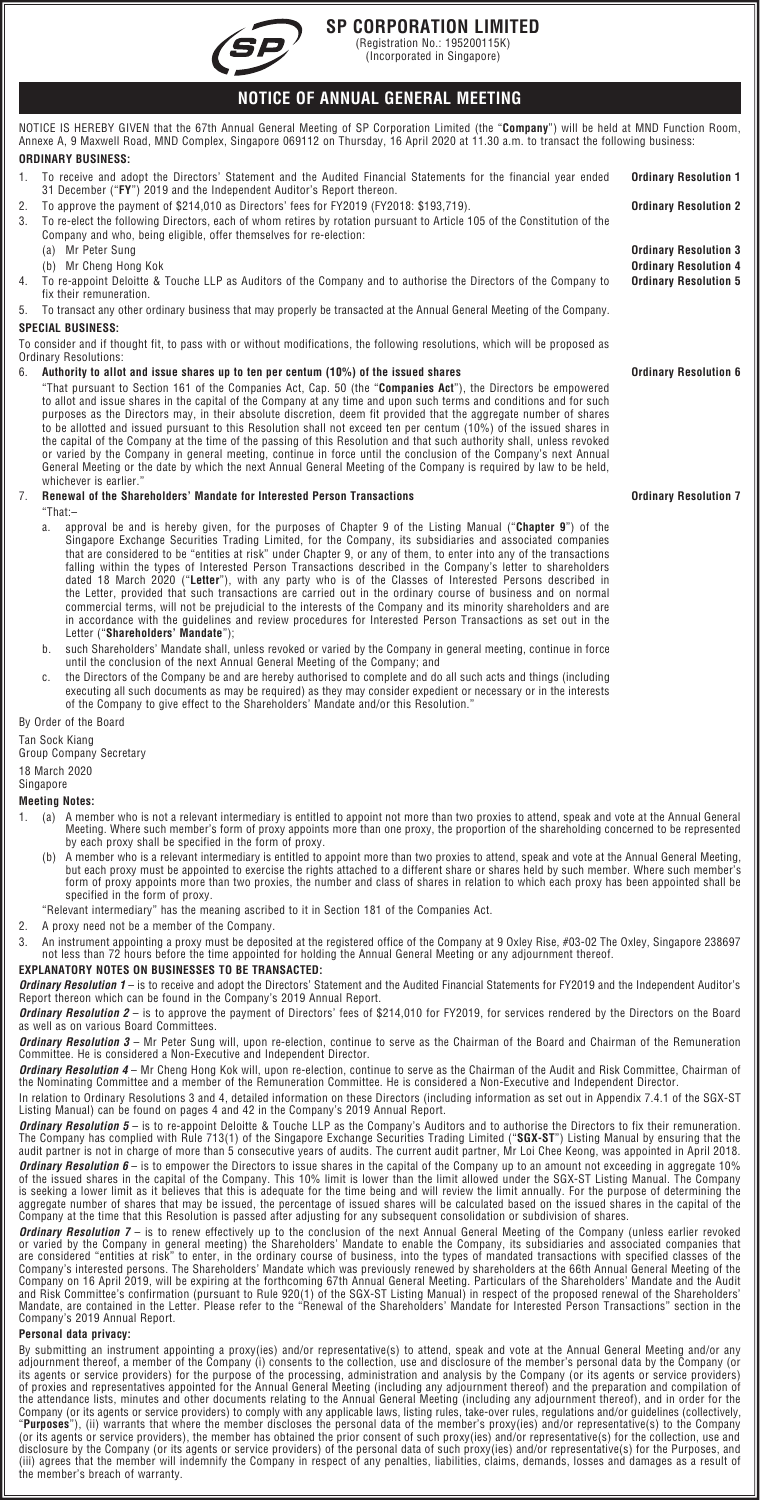**SP CORPORATION LIMITED**

(Registration No.: 195200115K) (Incorporated in Singapore)

# **PROXY FORM ANNUAL GENERAL MEETING**

**IMPORTANT**

- 1. Relevant intermediaries as defined in Section 181 of the Companies Act, Cap. 50 may appoint more than 2 proxies to attend, speak and vote at the Annual General Meeting.
- 2. For CPF/SRS investors who have used their CPF/SRS monies to buy SP Corporation Limited shares, this Proxy Form is not valid for use and shall be ineffective for all intents and purposes if used or purported to be used by them. CPF/SRS investors should contact their respective Agent Banks/SRS Operators if they have any queries regarding their appointment as proxies.

### **PERSONAL DATA PRIVACY**

By submitting an instrument appointing a proxy(ies) and/or representative(s), the member accepts and agrees to the personal data privacy terms set out in the Notice of Annual General Meeting dated 18 March 2020.

| Name |                                                                                  | <b>NRIC/Passport No.</b> | <b>Proportion of</b><br>________   |
|------|----------------------------------------------------------------------------------|--------------------------|------------------------------------|
| nf   | being a member(s) of SP Corporation Limited (" <b>Company</b> ") hereby appoint: |                          | (Address).                         |
| I/We |                                                                                  | (Name). __               | . (NRIC/Passport/Registration No.) |

| .                                   | $1.1.1.1$ $\sigma$ $1.9.9$ $\sigma$ $1.1.1.0$ | Shareholdings        |   |
|-------------------------------------|-----------------------------------------------|----------------------|---|
| <b>Address</b>                      |                                               | <b>No. of Shares</b> | % |
|                                     |                                               |                      |   |
| the contract of the contract of the |                                               |                      |   |

and/or (delete as appropriate)

| Name           | <b>NRIC/Passport No.</b> | <b>Proportion of</b><br>Shareholdings |   |
|----------------|--------------------------|---------------------------------------|---|
| <b>Address</b> |                          | No. of Shares                         | % |
|                |                          |                                       |   |

or failing him/her, the Chairman of 67th Annual General Meeting of the Company ("**Meeting**") as my/our proxy/proxies to attend, speak and vote for me/us on my/our behalf at the Meeting to be held at MND Function Room, Annexe A, 9 Maxwell Road, MND Complex, Singapore 069112 on Thursday, 16 April 2020 at 11.30 a.m. and at any adjournment thereof.

I/We direct my/our proxy/proxies to vote for or against the Resolutions to be proposed at the Meeting as indicated below. If no specific direction as to voting is given, the proxy/proxies will vote or abstain from voting at his/their discretion, as he/they will on any other matter arising at the Meeting.

| <b>Ordinary Business</b> |                                                                                                                  |  | Against* |
|--------------------------|------------------------------------------------------------------------------------------------------------------|--|----------|
| Ordinary Resolution 1    | Adoption of Directors' Statement, Audited Financial Statements and<br>Independent Auditor's Report               |  |          |
| Ordinary Resolution 2    | Approval of Directors' fees                                                                                      |  |          |
| Ordinary Resolution 3    | Re-election of Mr Peter Sung as Director                                                                         |  |          |
| Ordinary Resolution 4    | Re-election of Mr Cheng Hong Kok as Director                                                                     |  |          |
| Ordinary Resolution 5    | Re-appointment of Deloitte & Touche LLP as Auditors and<br>authorisation for Directors to fix their remuneration |  |          |
| <b>Special Business</b>  |                                                                                                                  |  |          |
| Ordinary Resolution 6    | Authority to issue shares                                                                                        |  |          |
| Ordinary Resolution 7    | Renewal of the Shareholders' Mandate for Interested Person<br>Transactions                                       |  |          |

\* **Note:** Voting will be conducted by poll. If you wish to exercise all your votes "For" or "Against", please tick (✓) within the box provided. Alternatively, please indicate the number of votes as appropriate.

Dated this day of 2020.

| Shares in:              | <b>Total Number of Ordinary Shares held</b> |
|-------------------------|---------------------------------------------|
| (a) Depository Register |                                             |
| (b) Register of Members |                                             |

Signature(s) of Member(s)/Common Seal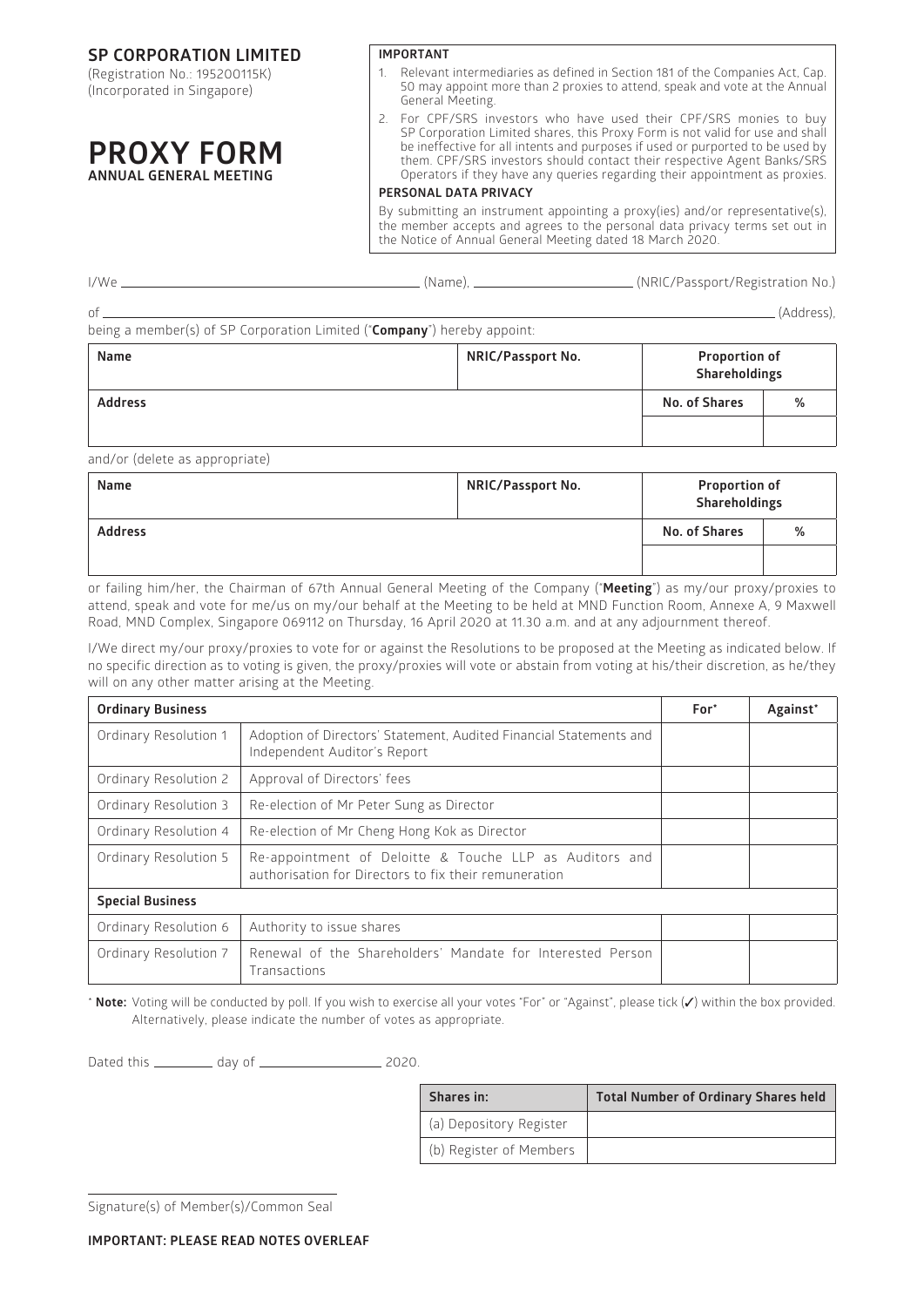#### **Notes:**

- 1. If you have shares entered against your name in the Depository Register (maintained by The Central Depository (Pte) Limited), you should insert that number of shares. If you have shares registered in your name in the Register of Members (maintained by or on behalf of the Company), you should insert that number of shares. If you have shares entered against your name in the Depository Register and shares registered in your name in the Register of Members, you should insert the aggregate number of shares. If no number is inserted, this form of proxy will be deemed to relate to all the shares held by you.
- 2. (a) A member who is not a relevant intermediary is entitled to appoint not more than two proxies to attend, speak and vote at the Meeting. Where such member's form of proxy appoints more than one proxy, the proportion of the shareholding concerned to be represented by each proxy shall be specified in the form of proxy.
	- (b) A member who is a relevant intermediary is entitled to appoint more than two proxies to attend, speak and vote at the Meeting, but each proxy must be appointed to exercise the rights attached to a different share or shares held by such member. Where such member's form of proxy appoints more than two proxies, the number and class of shares in relation to which each proxy has been appointed shall be specified in the form of proxy.

"Relevant intermediary" has the same meaning ascribed to it in Section 181 of the Companies Act, Cap. 50.

- 3. A proxy need not be a member of the Company.
- 4. The instrument appointing a proxy or proxies must be deposited at the registered office of the Company at 9 Oxley Rise, #03-02 The Oxley, Singapore 238697 not less than 72 hours before the time appointed for the Meeting.
- 5. Completion and return of this instrument appointing a proxy or proxies shall not preclude a member from attending and voting at the Meeting. Any appointment of a proxy or proxies shall be deemed to be revoked if a member attends the Meeting in person, and in such event, the Company reserves the right to refuse to admit any person or persons appointed under the instrument of proxy, to the Meeting.
- 6. The instrument appointing a proxy or proxies must be under the hand of the appointor or by his attorney duly authorised in writing. Where the instrument appointing a proxy or proxies is executed by a corporation, it must be executed either under its common seal or under the hand of its attorney. Where an instrument appointing a proxy or proxies is signed on behalf of the appointor by an attorney, the letter or power of attorney or a duly certified copy thereof must (failing previous registration with the Company) be lodged with the instrument of proxy or proxies, failing which the instrument may be treated as invalid.
- 7. A corporation which is a member may authorise by resolution of its directors or other governing body such person as it thinks fit to act as its representative at the Meeting, in accordance with Section 179 of the Companies Act, Cap. 50.
- 8. The Company shall be entitled to reject an instrument appointing a proxy or proxies which is incomplete, improperly completed, illegible or where the true intentions of the appointor are not ascertainable from the instructions of the appointor specified on the instrument appointing a proxy or proxies (including any related attachment). In addition, in the case of shares entered in the Depository Register, the Company may reject an instrument appointing a proxy or proxies if the member, being the appointor, is not shown to have shares entered against his name in the Depository Register as at 72 hours before the time appointed for holding the Meeting, as certified by The Central Depository (Pte) Limited to the Company.

 $1<sup>st</sup>$  fold

Do not staple. Glue all sides firmly.

Please Affix Postage Stamp

**The Group Company Secretary SP CORPORATION LIMITED 9 Oxley Rise #03-02 The Oxley Singapore 238697**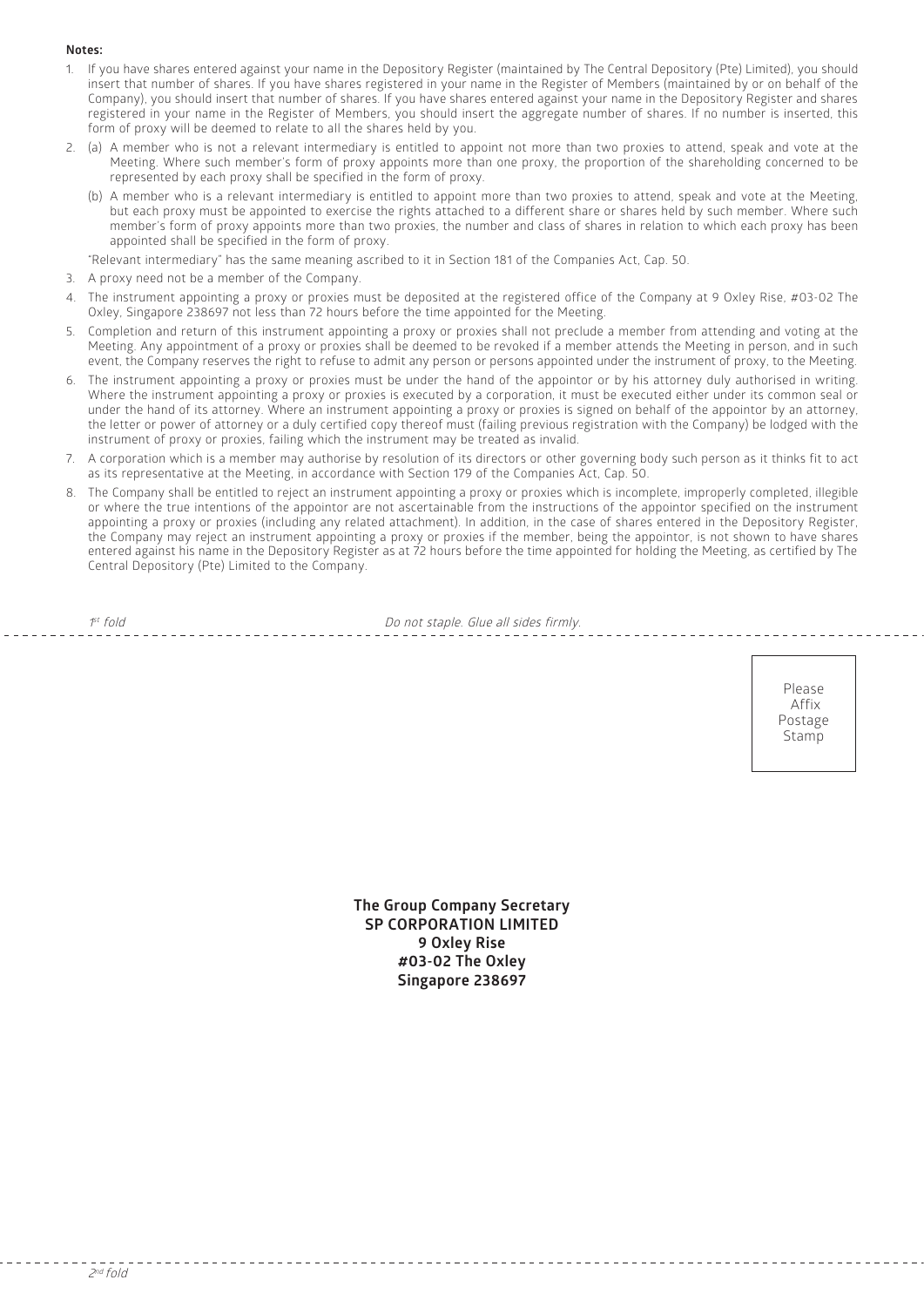

SP CORPORATION LIMITED

(Incorporated in the Republic of Singapore) (Registration No. 195200115K)

18 March 2020

Dear Shareholders

We are pleased to enclose printed copies of the Notice and Proxy Form for the upcoming 67th Annual General Meeting ("AGM") of SP Corporation Limited ("SP Corp") to be held on 16 April 2020.

The Annual Report for the financial year ended 31 December 2019 (the "Annual Report") which includes the Letter to Shareholders in relation to the renewal of the Shareholders' Mandate for Interested Person Transactions will be available for download from SP Corp's corporate website from the date of this letter.

The Annual Report may be accessed at the URL http://www.spcorp.com.sg/images/AnnualReport2019.pdf.

You will need an internet browser and PDF reader to view these documents.

We are mindful, though, that some shareholders may prefer to receive a printed copy of the Annual Report. If so, please complete the Request Form below and return it to us by 9 April 2020.

You may be interested to know that SP Corp's annual reports and circulars for the past years can also be downloaded from our website at www.spcorp.com.sg.

By submitting the completed Request Form to us, you agree and acknowledge that we and/or our service provider may collect, use and disclose your personal data, as contained in your submitted Request Form or which is otherwise collected from you (or your authorised representative(s)), for the purpose of processing and effecting your request.

Please be reminded that we will need your/your proxy(ies)' or representative(s)' full name and full NRIC/passport number for verification purposes, and your/your proxy(ies)' or representative(s)' NRIC/passport will need to be produced for sighting at registration at the AGM. This is to ensure attendance and voting only by verified individuals. We reserve the right to refuse admittance to the AGM if we are unable to verify your/your proxy(ies)' or representative(s)' identity accurately.

Yours faithfully For and on behalf of SP Corporation Limited

Tan Sock Kiang Group Company Secretary

## REQUEST FORM

## To: SP Corporation Limited

## *N.B. Incomplete form will not be processed.*

Please sent me/us a printed copy of the Annual Report for the financial year ended 31 December 2019.

| Mailing Address: | and the contract of the contract of the contract of the contract of the contract of the contract of the contract of |  |
|------------------|---------------------------------------------------------------------------------------------------------------------|--|
| Signature:       | Date: $\qquad \qquad$                                                                                               |  |

Note: This request form is only valid for the Annual Report for the financial year ended 31 December 2019.